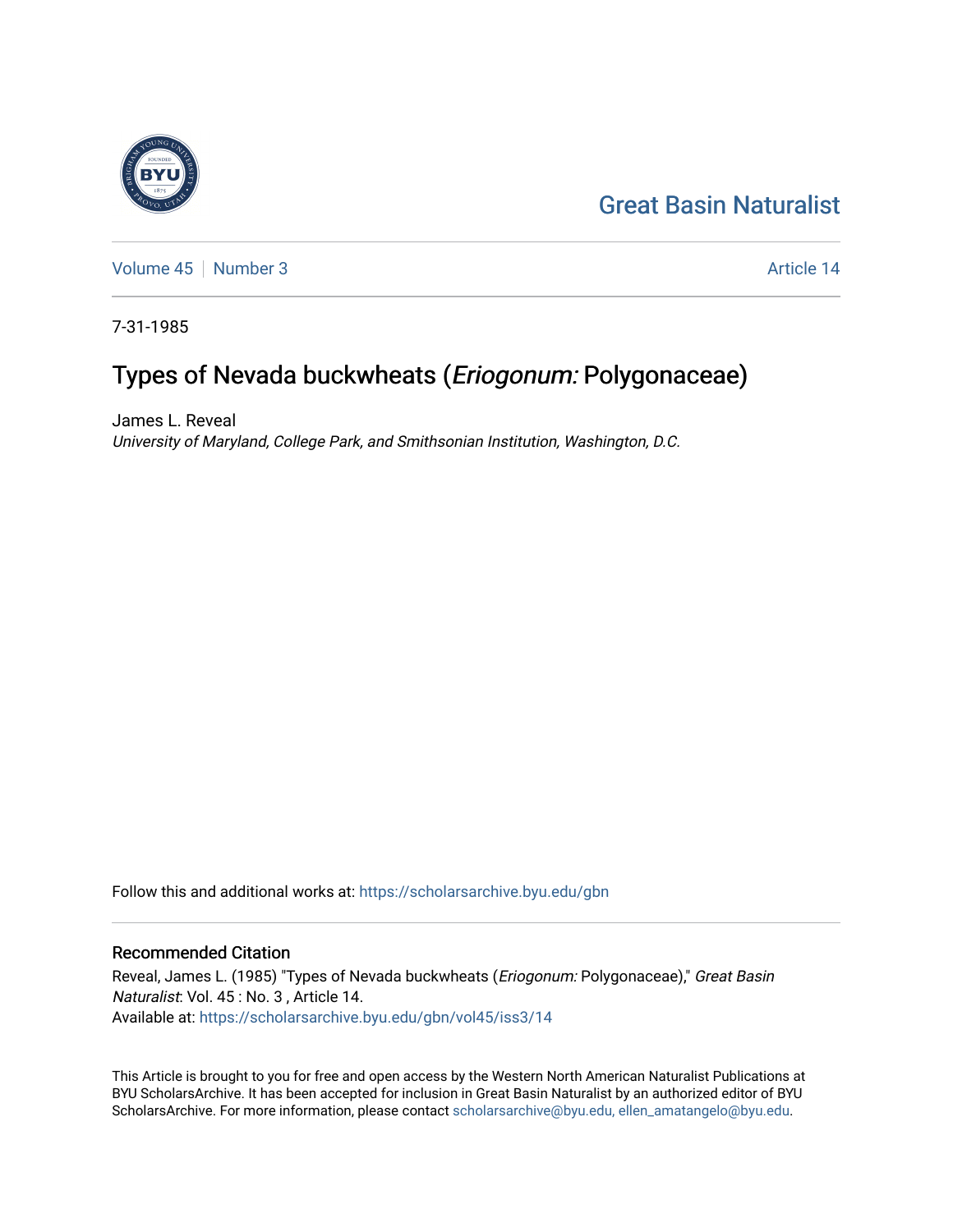#### TYPES OF NEVADA BUCKWHEATS (ERIOGONUM: POLYGONACEAE)

#### James L. Reveal'

ABSTRACT—The types and type specimens of Nevada species and varieties of *Eriogonum* (Polygonaceae) are alphabetically listed. Appropriate lectotypes are selected as necessary.

The growing need for type information of Nevada plants for various projects, and especially that by A. Tiehm, makes necessary the publication of critical type data of Eriogonum (Polygonaceae), one of the state's largest genera. The format followed here is similar to that used by Welsh (1982). The entries are ar ranged alphabetically by basionym. A number of Gandoger names proposed for Nevada buckwheats in 1906 and reported by Heller 1907 have been shown to be invalid (Reveal 1980). Readers are referred to Reveal (1985) for a taxonomic treatment of the genus of the state.

Eriogonum anemophilum Greene, Pittonia 3:199. 1897. Pershing Co.: Windswept summits at the north end of the West Humboldt Mts., probably on Star Peak, Jul 1894, Greene s.n. Holotype, NDG! Isotype, NY!

Eriogonum angulosum Benth. var. flabellatum Gand., Bull. Soc. Roy. Bot. Belgique 42:187. 1906. Washoe Co.: near the Central Pacific Railroad entrance into the Virginia Mts., 16 Jun 1894, Hillman s.n. Holotype, LY! Isotype,  $NESH! = E$ . maculatum A. A. Heller.

Eriogonum angulosum Benth. var. patens Gand., Bull. Soc. Roy. Bot. Belgique 42:187. 1906. Washoe Co.: Wadsworth, 7 Aug 1899, Hillman s.n. Holotype, LY! Isotype, NESH [as 9 Jul 1899]! = E. maculatum A. A. Heller.

Eriogonum angulosum Benth. var. pauci florum Gand., Bull. Soc. Roy. Bot. Belgique 42:187. 1906. Washoe Co.: Reno, 25 Jun 1895, Hillman s.n. Holotvpe, LY! Isotypes, DS! NESH!  $UC = E$ . maculatum A. A. Heller.

Eriogonum argophyUum Reveal, Phytologia 23:168. 1972. Elko Co.: In sandy washes on crusty mineralized sand below Sulphur Hot Springs, 7 Jul 1969, Holmgren & Kern 3661. Holotvpe, US! Isotvpes, ID! IDS! KANS! MIN! MSC! NY! OKL! RM! RSA! UBC! UC! UTC!

Eriogonum aridu7n Greene, Pittonia 3:200. 1897. Elko Co.: Holborn, 16 Jul 1896, Greene s.n. Lectotype selected here, NDG! Duplicate of the lectotype,  $NDG! = E$ . umbellatum Torr. var. dichrocephalum Gand.

Eriogonum azaleastrum Greene, Pittonia 5:67. 1906. Pershing Co.: Black Canyon, West Humboldt Mts., 29 Jul 1895, Greene s.n. Holotype, NDG! Isotype, NY! =  $E$ . umhellatum Torr. var. aureum (Gand.) Reveal.

Eriogonum baileyi S. Wats. var. porphyreticum Stokes ex Jones, Contr. W. Bot. 11:17. 1903. Eureka Co.: Palisades, 6 Aug 1881, M. E.Jones s.n. Lectotype, POM! Duplicate of the lectotype,  $DS! = E$ . baileyi S. Wats. var. *baileyi*.

Eriogonum heatleyae Reveal, Aliso 7:415. 1972. Nye Co.: About 0.9 mi N of U.S. Hwy. 6, 5.3 mi W of Salisbury Wash Rd., about iS mi E of Tonopah, 26 Jun 1971, Reveal et al. 2498. Holotvpe, US! Isotypes, ARIZ! ASC! ASU! BRY! CAS! G! GH! K! MICH! MO! NY! OSC! OKL! RENO! RM! RSA! SD! SMU! TEX! UC! UTC! WTU!

Eriogonum bifurcatum Reveal, Aliso 7:357. 1971. Nye Co. : Pahrump Valley, 13 Jun 1970, Reveal 2283. Holotvpe, US! Isotvpes, ARIZ! ASC! ASU! BRY! CAS! COLO! G! GH! K! KANU! KSC! MICH! MO! NCU! NTS! NY! OKL! OSC! P! RM! RSA! SD! SMU! UC! UTC! WIS! WT! WTU!

<sup>&</sup>lt;sup>1</sup>Department of Botany, University of Maryland, College Park. Maryland 20742, and National Museum of Natural History, Smithsonian Institution, Washington, DC. 20560. Research supported by National Science Foundation Grant BMS75-13063. This is Scientific Article A3838, Contribution No. 6818 of the Maryland Agricultural Experiment Station.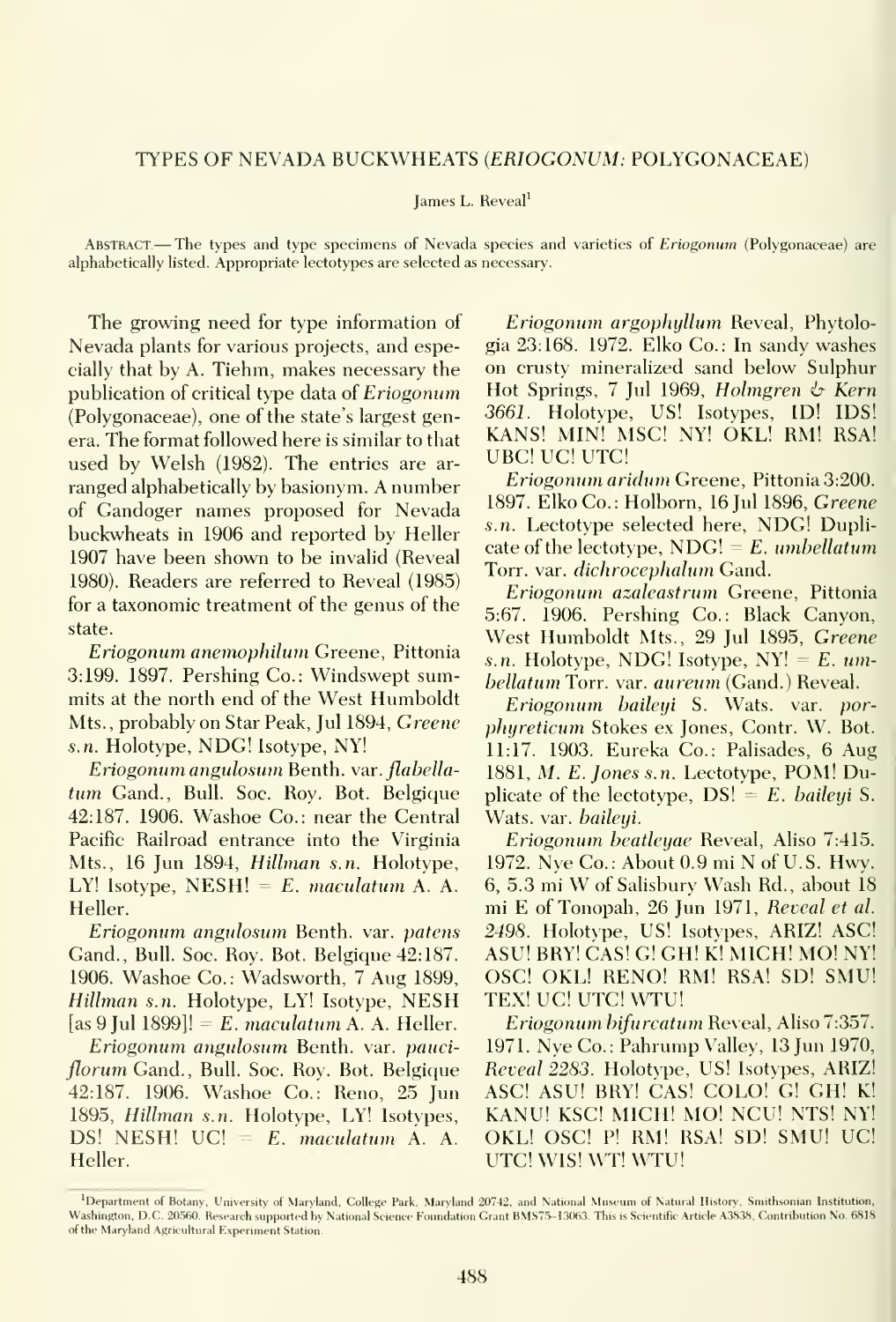Eriogonum cernuum Nutt. var. multipedunculatum S. Stokes, Leafl. W. Bot. 2:48. 1937. Lander Co.: <sup>40</sup> mi W of Austin, <sup>25</sup> Aug 1931, *J. T. Howell 7988.* Holotype, CAS! Isotypes, GH! NY! US! =  $E$ . watsonii Torr. & Gray.

Eriogonum cernuum Nutt. var. purpurascens Torr. & Gray, Kept. Explor. Surv. Ascert. Pract. Econ. Route Railroad Miss. River to Pacific Ocean 2:124. 1855. Washoe Co.: Mud Lake Valley, <sup>16</sup> Jun 1854, Snyder s.n. Holotype, NY! Isotypes, GH!  $MO = E$ . nutans Torr. & Gray var. nutans.

Eriogonum cernuum Nutt. var. tenueTorr. & Gray, Proc. Amer. Acad. Arts 8:182. 1870. Elko Co.: East Humboldt [now Ruby] Mts., 1869, Watson 1036. Lectotype selected here, GH! Duplicates of the lectotype,  $K! PH! = E$ . cernuum Nutt. var. cernuum.

Eriogonum cernuum Nutt. subsp. viminale S. Stokes, Gen. Eriog. 41. 1936. Elko Co.: 44 mi SWofWendover, 24 Aug 1931,/. T. Howell 7952. Holotype, CAS! Isotype, GH! =  $E$ . cernuum Nutt. var. viminale (S. Stokes) Reveal in Munz.

chrysocephalum A. Gray subsp. desertorum Maguire, Leafl. W. Bot. 3:11. 1941. Elko Co. : Foothills of dry gravelly lake bar, <sup>8</sup> mi W of Wendover, <sup>5</sup> jun 1939, Holmgren  $\&$  Lund 163. Holotype, UTC! Isotypes, NY! OKL! UC! US! =  $E$ . desertorum (Maguire) R. J. Davis.

Eriogonum collinum Stokes ex Jones, Contr. W. Bot. 11:15. 1903. Washoe Co.: Reno, 19 Jun 1900, Stokes s.n. Lectotype, UC!, vide Madrono 18:169. 1966. Duplicates of the lectotype, DS! MIN [as 20 Jun 1900]! NY! SD! US!

n Eriogonum commixtum Greene ex Tidestrom, Proc. Biol. Soc. Wash. 36:181. 1923. Carson City Co.: Eagle Valley, 31 Jul 1902, Baker 1402. Holotype, US! Isotypes, B! GH! MO! MSC! NY! POM! UC! =  $E$ . baileyi S. Wats. var. praebens (Gand.) Reveal

<sup>I</sup> Eriogonum comosum (M. E. Jones) M. E. Jones var. playanum M. E. Jones, Contr. W. Bot. 11:16. 1903. Clark Co., Mica Springs, 14 Apr 1894, M. E. Jones  $5064bc$ . Lectotype selected here,  $POM! = E$ . *pusillum* Torr. & Gray.

Eriogonum concinnum Reveal, Bull. Torrey Bot. Club 96:476. 1969. Nye Co.: Buckboard Mesa Rd. , near Cat Canyon and Timber

Mtn., 5 Jul 1968, Reveal 1501. Holotype, UTC! Isotvpes, ARIZ! BRY! CAS! CS! DS! GH! IDS! isC! KSC! MIN! MO! MSC! NTS! NY! OKLA! RENO! RM! RSA! TEX! UC! UT! UTC! WIS! WTU!

Eriogonum cusickii Gand. var. califor nicum Gand., Bull. Soc. Roy. Bot. Belgique 42:193. 1906. Elko Co.: Little Lakes Canyon, near Stampede, 1 Jul 1902, Kennedy 543. Holotype, LY, not found at LY. Isotypes,  $NESH! RM! UCl = E. strictum Benth. subsp.$ proliferum (Torr. & Gray) S. Stokes var. proliferum (Torr. & Gray) Reveal.

Eriogonum deflexum Torr. in Sitgr. var. nevadense Reveal, Phytologia 25:206. 1973. Nye Co.: Near Lunar Crater, 18 Jul 1972, Reveal & Reveal 2785. Holotype, US! Isotypes, ARIZ! ASC! ASU! BRY! CAS! COLO! G! GH! ISC! K! MO! NY! OKL! OSC! P! RENO! RM! RSA! SD! SMU! TEX! UC! UTC! WIS! WT! WTU!

Eriogonum elatum Dougl. ex Benth. var. erianthum Gand., Bull. Soc. Roy. Bot. Bel gique 42:188. 1906. Elko Co.: Little Lakes Canyon near Stampede, 14 Jul 1902, Kennedy 563. Holotype, LY! Isotypes, NESH! RM!  $UC! = E.$  elatum Dougl. ex Benth. var. elatum.

Eriogonum esmeraldense S. Wats., Proc. Amer. Acad. Arts 24:85. 1889. Esmeralda Co.: Miller Mtn., Jul 1888, Shockley 581. Lectotvpe selected here, GH! Duplicates of the lectotvpe, DS! JEPS! K! POM [as 381]\ UC!

Eriogonum esmeraldense S. Wats. var. toiyabense]. T. Howell, Leafl. W. Bot. 6:178. 1952. Lander Co.: Majogany Canyon, Toiyabe Mts., Linsdale  $\&$  Linsdale 550. Holotype, CAS!

Eriogonum exaltatum M. E. Jones, Contr. W. Bot. 15:61. 1929. Clark Co.: Riverside, 2 Jul 1927, M. E. Jones s.n. Holotype, POM! Isotypes, GH! NDG! US!  $= E$ . insigne S. Wats.

Eriogonum eximium Tidestrom, Proc. Biol. Soc. Wash. 36:181. 1923. Washoe Co.: near Franktown, 16 Aug 1912, Heller 10649. Holotype, US! Isotypes, CAS! CI! DS! DUKE! E!  $F! G! G! H! L A! MO! NESH! POM! = E. \text{ *ovali*$ folium Nutt. var. eximium (Tidestrom) J. T. Howell.

Eriogonum gracile Benth. var. effusum Torr. & Grav, Proc. Amer. Acad. Arts 8:178.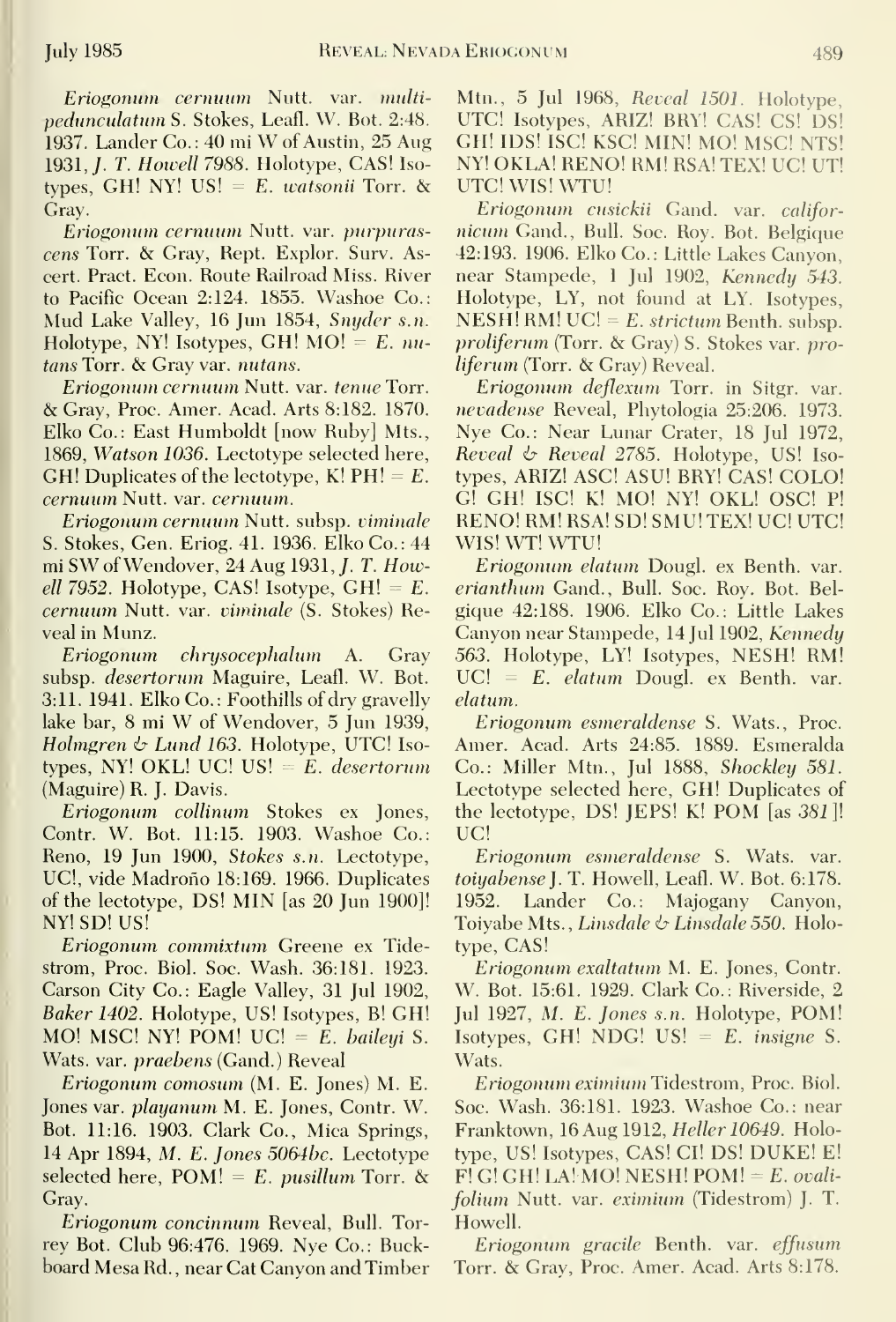1870. Carson City Co.: Near Empire City, 1865, Torrey 439. Lectotype selected here, GH! Duplicate of the lectotype,  $NY! = E$ . baileyi S. Wats. var. baileyi.

Eriogonum heermannii Dur. & Hilg. var. clokeyi Reveal, Phytologia 34:437. 1976. Clark Co.: Lee Canyon, Spring Mts., 10 Aug 1966, Holmgren  $\phi$  Reveal 2990. Holotype, US! Isotvpes, ARIZ! BRY! CAS! CS! DAO! DS! IDS! ISC! KSC! MIN! MO! MSC! NY! OKL! OSC! RM! RSA! UC! US! UT! UTC!

Eriogonum heermannii Dur. & Hilg. subsp. humilius S. Stokes, Gen. Eriog. 90. 1936. Humboldt Co.: E of Golconda, Hot Springs Range, 22 Jul 1930, Keck 937. Holotype, CAS! Isotypes, DS! MO! RSA!  $UC = E$ . heermamiii Dur. & Hilg. var. humilius (S. Stokes) Reveal.

Eriogonum heracleoides Nutt. var. virde Gand., Bull. Soc. Roy. Rot. Belgique 42:190. 1906. Washoe Co.: Peavine foothills, 15 Jun 1894, Hillman s.n. Holotype, LY! Isotype,  $NESH! = E.$  umbellatum Torr. var. nevadense Gand.

Eriogonum holmgrenii Reveal, Leafl. W. Bot. 10:184. 1965. White Pine Co.: W base of Pyramid Peak N of Johnson Lake, Snake Range, 10 Aug 1964, Holmgren & Reveal 1576. Holotvpe, UTC! Isotvpes, ARIZ! BRY! CAS! DS! GH! IDS! K! KSC! MARY! MIN! MO! MSC! NY! OKL! OSC! PH! RENO! RM! RSA! UC! US! UT! UTC! WIS!

Eriogonum howellii S. Stokes, Gen. Eriog. 91. 1936. Eureka Co.: <sup>34</sup> mi W of Eureka, <sup>24</sup> Aug 1931, *J. T. Howell 7963*. Holotype, CAS! E. heermannii Dur. & Hilg. var. argense (M. E. Jones) Munz.

Eriogonum inflatum Torr. &; Frem. var. contiguum Reveal, Aliso 7:221. 1970. Nye Co.: E of Ash Meadows, 3 Jun 1969, Reveal  $\circ$ Matthews 2157. Holotype, US! Isotypes, BRY! CAS! MICH! MO! NTS! NY! OKL! RENO! RM! RSA! SD! UC! UTC! WIS!  $= E$ . contiguurn (Reveal) Reveal.

Eriogonum kingii Torr. & Gray, Proc. Amer. Acad. Arts 8:165. 1870. Elko Co.: East Humboldt [now Ruby] Mts., Jul 1868, Watson 1020. Lectotvpe selected here: GH! Duplicates of the lectotype: BM! K! NY! UC! US!

Eriogonum laetum S. Stokes, Gen. Eriog. 23. 1936. Pershing Co.: Near Humboldt, 24 May 1901, George 9. Holotype,  $CAS! = E$ . rubricaule Tidestrom.

Eriogonum lemmonii S. Wats., Proc. Amer. Acad. Arts 12:266. 1877. Washoe Co.: Sand hills between Wadsworth and Reno, 1875, Lemmon 861. Holotvpe, GH! Isotvpes, ARIZ! ISC! NY! ?UC [as "Lava ridge, 1874"]! US!

Eriogonum leucocladum Gand., Bull. Soc. Roy. Bot. Belgique 42:189. 1906. Washoe Co.: Reno, Jun 1898, Hillman s.n. Holotype,  $LY! = E.$  baileyi S. Wats. var. praebens (Gand.) Reveal.

Eriogonum lewisii Reveal, Great Basin Nat.<sup>2</sup> 45. 1985. Elko Co.: White Elephant Butte, S of Elk Mtn., 30 Jul 1976, Reveal  $\phi$ Reveal 4596. Holotvpe, US! Isotypes, BRY! CAS! F! MARY! MEXU! MICH! MO! OKL! RSA! TEX! UTC!

Eriogonum microthecum Nutt. subsp. in termedium S. Stokes, Gen. Eriog. 75. 1936. White Pine Co.: near Elv, 24 Aug 1931, /. T. Howell 7956. Holotype, CAS! Isotypes, GH!  $US! = E$ . microthecum var. simpsonii (Benth in DC.) Reveal.

Eriogonum microthecum Nutt. var. lapidicola Reveal, Brigham Young Univ. Sci. Bull., Biol. Ser. I3(l):28. 1971. Nye Co.: N end of Rainier Mesa at the S end of the Belted Range at the head of The Aqueduct, 25 Aug 1968, Reveal  $\&$  Holmgren 1926. Holotype, UTC! Isotvpes, ARIZ! BRY! CAS! CS! DS! GH! MO! MSC! NTS! NY! OKLA! RENO! RM! TEX! UT! WIS!

Eriogonum monticola S. Stokes, Gen. Eriog. 123. 1936. Esmeralda Co.: S of Queen Mine, White Mts., 4 Sep 1926, Ferris 6753. Holotype, DS! Isotype,  $POM! = E$ . latens Jepson.

Eriogonum nevadense Gand., Bull. Soc. Roy. Bot. Belgique 42:188. 1906. Washoe Co.: Near Reno, 1878, Hillman s.n. Holotype,  $LY! = E$ . *ochrocephalum* S. Wats. var. ochrocephalum.

Eriogonum nutans Torr. & Gray var. brevipedicellatum S. Stokes, Gen. Eriog. 43. 1936. Eureka Co. : <sup>30</sup> mi W of Eureka, <sup>25</sup> Aug 1931, *J. T. Howell 7974.* Holotype, CAS! Isotype,  $GH! = E$ . *nutans* Torr. & Gray var. nutans.

Eriogonum nutans Torr. & Gray var. gl*abratum* Reveal, Madroño 18:172. 1966. Elko Co.: 1 mi W of the Deeth turnoff, 20 Jun

 $^{2}$ All abbreviations follow those recommended by B-P-H Botanicoperiodicum-huntianum except that for Great Basin Naturalist.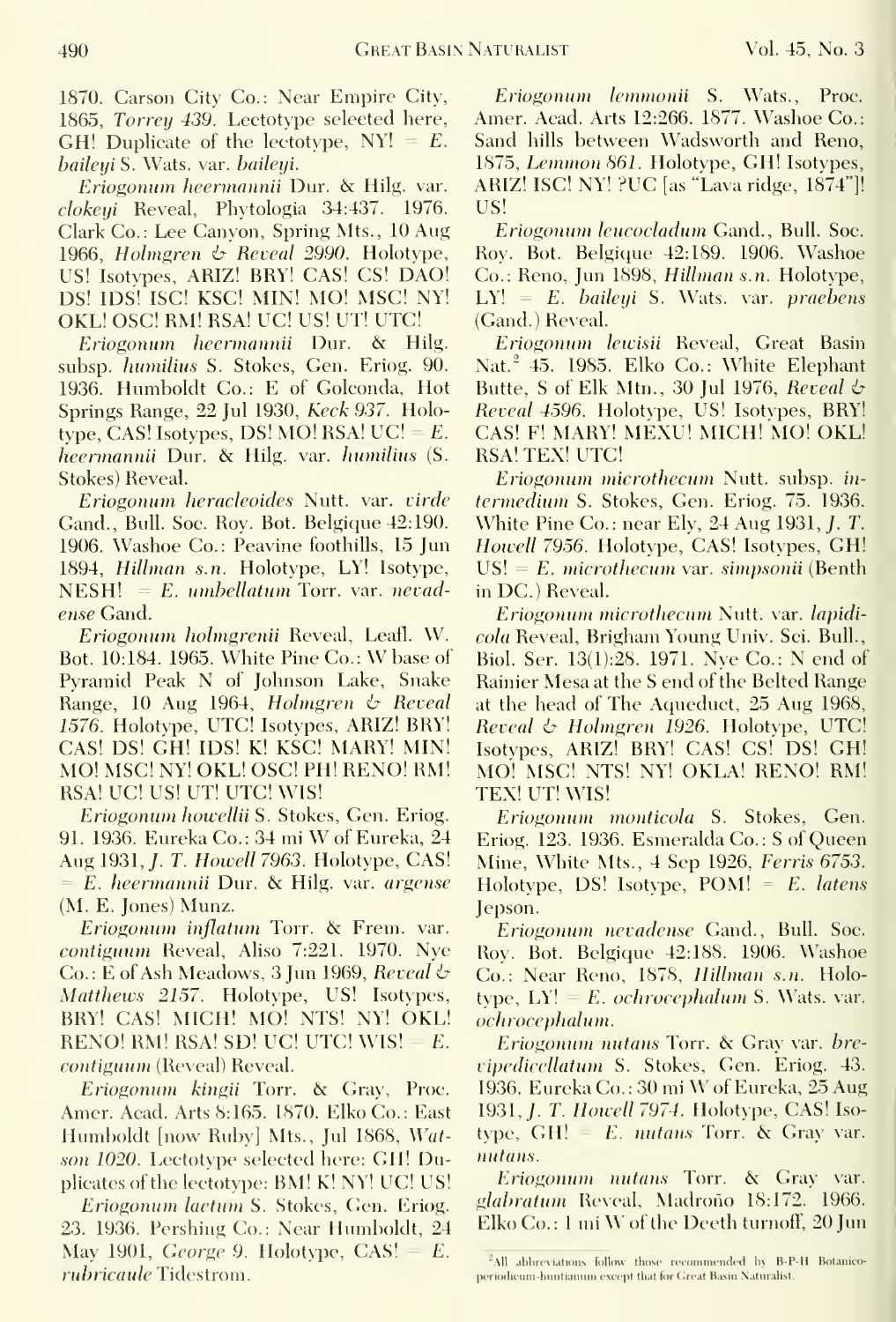and 14 Jul 1964, Holmgren  $\phi$  Reveal 1037. Holotype, UTC! Isotypes, ARIZ! BRY! CAS! DS! GH! KSC! MO! MSC! NY! OKL! RENO! RM! RSA! SMU! UC! US! UTC! WIS!

Eriogonum ochrocephahim S. Wats, in Brewer & Wats., Bot. Calif. 2:480. 1880. Washoe Co.: "Valleys of Northwestern Nevada," likely from near Pyramid Lake, sin date, *Lemmon s.n.* (perhaps 91). Holotype, GH! Isotype, NY!

Eriogonum ochrocephalum S. Wats. var. alexanderae Reveal, Great Basin Nat. 45:000. 1985. Lyon Co.: Wilson Canyon between Smith and Mason, 12.8 mi NE of Smith, <sup>21</sup> Jun 1978, Reveal et al. 4737. Holotype, US! Isotypes, BRY! CAS! DUKE! F! MARY! MEXU! MICH! MO! OKL! RSA! TEX! UTC!

Eriogonum ovalifolium Nutt. var. cae lestinum Reveal, Great Basin Nat. 32:115. 1972. Nye Co.: South Fork of Pine Creek, Toquima Range, 23 Jul 1964, Reveal 629. Holotvpe, US! Isotypes, ARIZ! BRY! DS! GH! MIN! MO! NY! OKL! OKLA! RENO! RM! RSA! UC! UT! UTC! WTU!

Eriogonum ovalifolium Nutt. var. nevadense Gand., Bull. Soc. Roy. Bot. Belgique 42:193. 1906. Washoe Co.: Hills near the Truckee River, 4 May 1901, Kennedy s.n. Holotype, LY! Isotypes, MIN! NESH! **RENO! RM! UC!** 

Eriogonum ovalifolium Nutt. var. williamsae Reveal, Brittonia 33:446. 1981. Washoe Co.: Steamboat Springs, 7 Jun 1979, Williams  $\&$  Tiehm 79-71. Holotype, US! Isotypes, MARY and to be distributed.

Eriogonum praebens Gand. var. divarica tum Gand., Bull. Soc. Roy. Bot. Belgique 42:196. 1906. Washoe Co.: Peavine foothills, 27 Sep 1893, Hillman s.n. Holotype,  $LY! = E$ . baileyi S. Wats. var. *praebens* (Gand.) Reveal.

Eriogonum puberulum S. Wats. var. veno sum S. Stokes, Gen. Eriog. 35. 1936. Eureka Co.: 34 mi E of Eureka, 24 Aug 1931, /. T. Howell 7962. Holotype,  $CAS! = E.$  puberulum S. Wats.

Eriogonum pusillum Torr. & Gray, Proc. Amer. Acad. Arts 8:184. 1870. Churchill Co. or Pershing Co.: Foothills of the Trinity Mts., May 1868, Watson 1037. Holotype, GH! Iso types, K! NY! US!

Eriogonum reliquim S. Stokes, Leafl. W. Bot. 2:52. 1937. Clark Co.: Clarleston Park, Spring Mts., 9 Aug 1937, Clokey 7491. Holotvpe, CAS! Isotypes, AHFH! ARIZ! B! BALT! BM! BRY! CAN! CAS! CI! DAO! DS! DUKE! F! G! GH! lA! IDS! IND! ISC! K! LA! ECU! MARY! MICH! MIN! MO! MSC! NEB! NESH! NY! OKL! OKLA! ORE! OSC! P! PAG! PENN! PH! POM! RENO! SD! TEX! UC! US! UT! UTC! WILLU! WIS! WS!  $WTU! = E.$  *panamintense* Morton var. panamintense

Eriogonum reniforme Torr. & Frem. var. asarifolium Gand., Bull. Soc. Roy. Bot. Bel gique 42:196. 1906. Washoe Co. : Reno, 9 Aug 1894, Hilhnan s.n. Holotype, LY! Isotype,  $NESH! = E.$  pusillum Torr. & Gray.

Eriogonum reniforme Torr. & Frem. var. comosum M. E. Jones, Proc. Calif. Acad. Sci. II, 5:719. 1895. Clark Co.: Near Hole in the Rock, 10 mi above Stone's Ferry, 12 Apr 1894, M. E. Jones 5036ao. Lectotype,  $POM! = E$ . reniforme Torr. & Frem.

Eriogonum restioides Gand., Bull. Soc. Roy. Bot. Belgique 42:199. 1906. Washoe Co.: Reno, 9 Aug 1894, Hilhnan s.n. Lectotype, LY! Duplicate of the lectotype, NESH! = E. baileyi S. Wats. var. baileyi.

Eriogonum revolutum Goodding, Bot. Gaz. 37:54. 1904. Clark Co. : In low mountains near the Virgin River near Bunkerville, 9 May 1902, Goodding 753. Holotype, RM! Iso types, F! G! GH! ISC! LY! MO! NEB! NESH! NY! P! POM! RM! UC! US! UT! UTC! = Eriogonum fasciculatum Benth. var. poli folium (Benth. in DC.) Torr. & Gray.

Eriogonum rhodanthum Nels. & Kenn., Proc. Biol. Soc. Wash. 19:35. 1906. Washoe Co.: Mt. Rose, 17 Aug 1905, Kennedy 1184. Holotype, RM! Isotypes, NESH! NY! UC! = E. ovalifolium Nutt. var. nivale (Canby in Gov.) M. E. Jones.

Eriogonum robustium Greene, Bull. Calif. Acad. Sci. 1:126. 1885. Storey Co.: Geiger Grade, NW of Virginia City, Jul 1884, Curran s.n. Holotype, CAS! Isotypes, BM! F! GH! = E. lobbii Torr. & Gray var. robustium (Greene) M. E. Jones.

Eriogonum rosense Nels. & Kenn., Proc. Biol. Soc. Wash. 19:36. 1906. Washoe Co.: Summit of Mt. Rose, 17 Aug 1905, Kennedy 1180. Holotype, RM! Isotypes, NDG! NESH! UC!

Eriogonum rubricaule Tidestrom, Proc. Biol. Soc. Wash. 36:181. 1923. Churchill Co.: